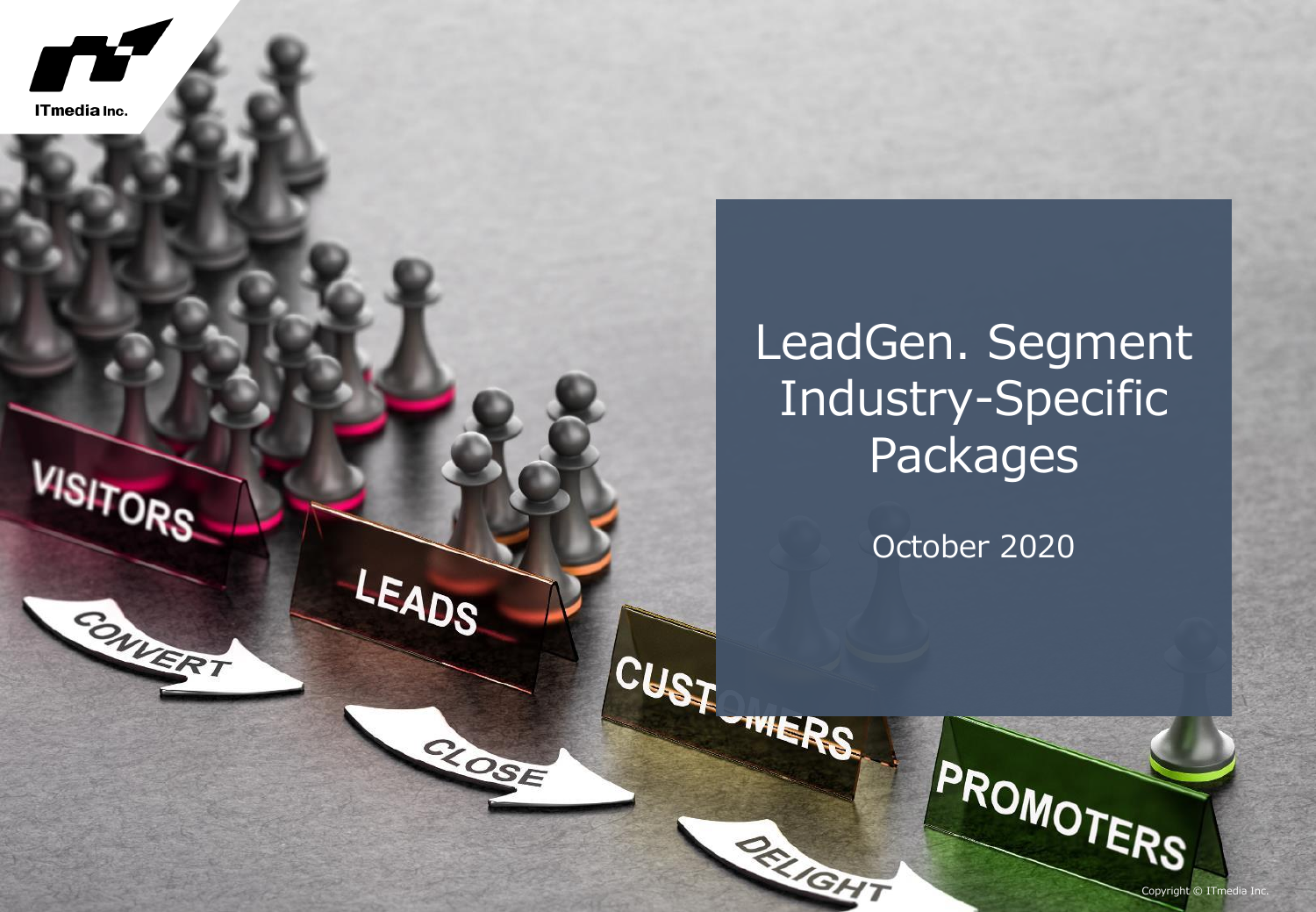### Overview of LeadGen.Segment Industry-Specific Packages

### Get the industry-specific target leads in high volume and for sure.

from visitors.

attribute, number of leads and so on.

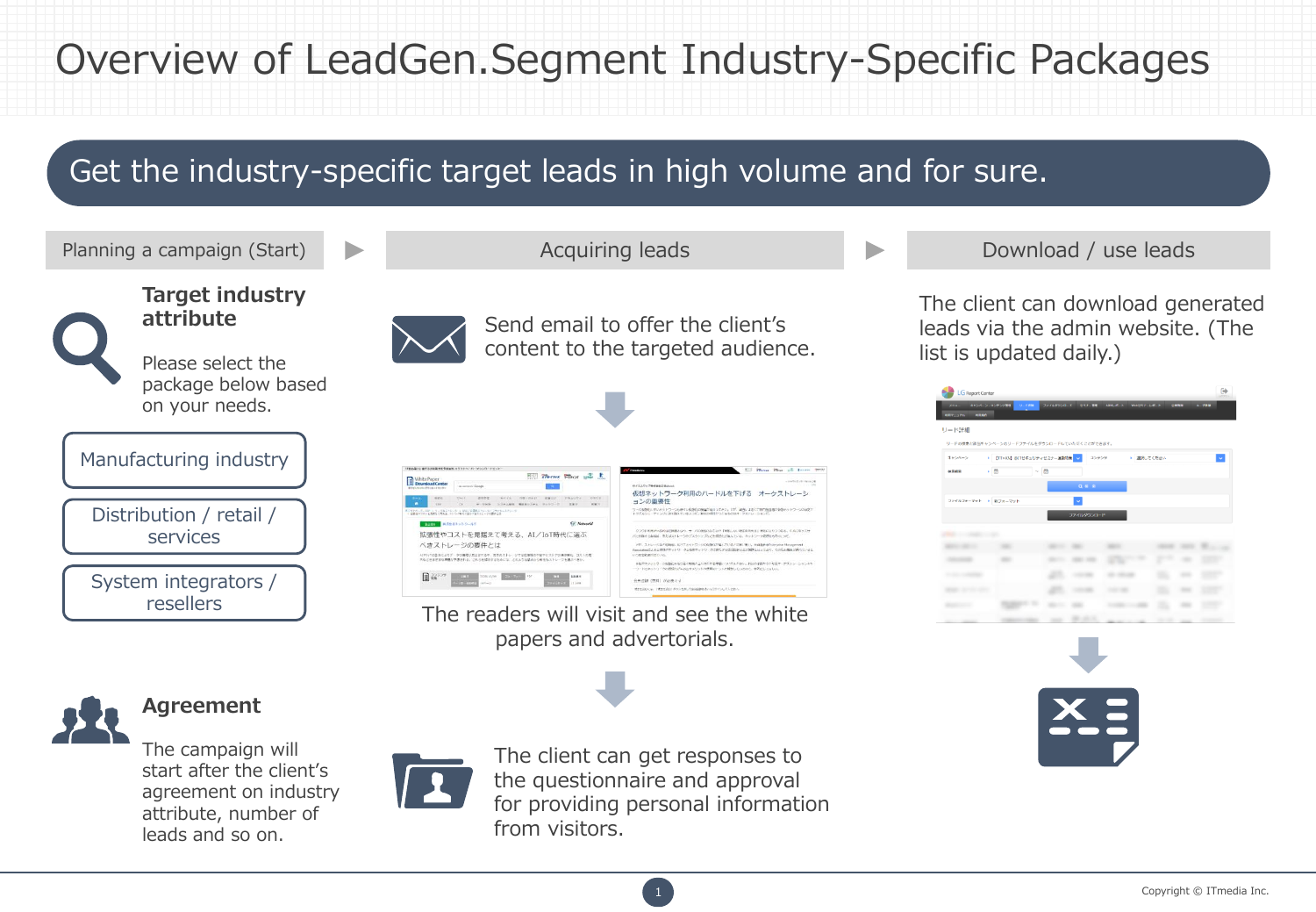## Manufacturing Industry

### Industry attributes of the leads delivered to the client

Electronic Components/Devices/Electronic Circuits, Electric-related Product Manufacturer, Automotive/Transportationrelated Manufacturer, Industrial/Office usage-related product Manufacturer, Foods/Chemical/Pharmaceutical Manufacturer, Materials/Energy-related Manufacturer, Other Manufacturer

| Assets                           | 4 white papers (provided by client)<br>(The client needs to prepare the white papers for manufacturing<br>industry.) |                   |                   |  |  |
|----------------------------------|----------------------------------------------------------------------------------------------------------------------|-------------------|-------------------|--|--|
| Number of<br>quaranteed<br>leads | 66                                                                                                                   | 22                |                   |  |  |
|                                  | Category A                                                                                                           | Category B        | Category C        |  |  |
| Price                            | <b>JPY925,000</b>                                                                                                    | <b>JPY715,000</b> | <b>JPY485,000</b> |  |  |

#### Content (advertorial) creation + lead generation plan

| Assets                               | 3 contents and 1 white paper (provided by client)<br>(The client needs to prepare the white papers for manufacturing<br>industry.) |              |              |  |  |  |
|--------------------------------------|------------------------------------------------------------------------------------------------------------------------------------|--------------|--------------|--|--|--|
| Content<br>(advertorial)<br>creation | 1 html (with interview, about 3,000 Japanese characters and 2<br>photos / illustrations)                                           |              |              |  |  |  |
| Number of<br>quaranteed<br>leads     | 70                                                                                                                                 | 45           | 24           |  |  |  |
|                                      | Category A                                                                                                                         | Category B   | Category C   |  |  |  |
| Price                                | JPY1,475,000                                                                                                                       | JPY1,275,000 | JPY1,020,000 |  |  |  |

#### Lead generation plan Company names of registered readers (sample)

- JVC Kenwood
- TDK
- Aisin AW
- Azbil Corporation
- ADVANTEST
- Alps Electric
- OMRON Corporation
- Casio Computer
- KEYENCE
- Canon
- Konica Minolta
- **SHARP**
- Seiko Epson
- Sony
- Sony EMCS
- DENSO
- Toyota Motor Corporation
- Nikon
- Pioneer
- Panasonic
- Brother Industries
- Mazda
- Yamaha Motor Co.
- Ricoh
- Renesas Electronics
- ROHM
	- Yaskawa Electric Company
	- Yokogawa Electric Corporation
- Kyocera
- Mitsubishi Heavy Industries, Ltd.
- Mitsubishi Electric
- Sumitomo Electric Industries
- Kawasaki Heavy Industries, Ltd.
- Murata Manufacturing Co.
- Toshiba
- Toshiba Tec
- Nissan Motor Co.
- NEC
- NIDEC CORPORATION
- Japan Radio
- Hitachi, Ltd.
- Hamamatsu Photonics
- Fuji Xerox
- **Fujitsu**
- Fujitsu Semiconductor Ltd.
- Fujitsu Ten
- Fuji Electric Co.
- Honda Motor Co.
- Honda R& D Co.,Ltd.



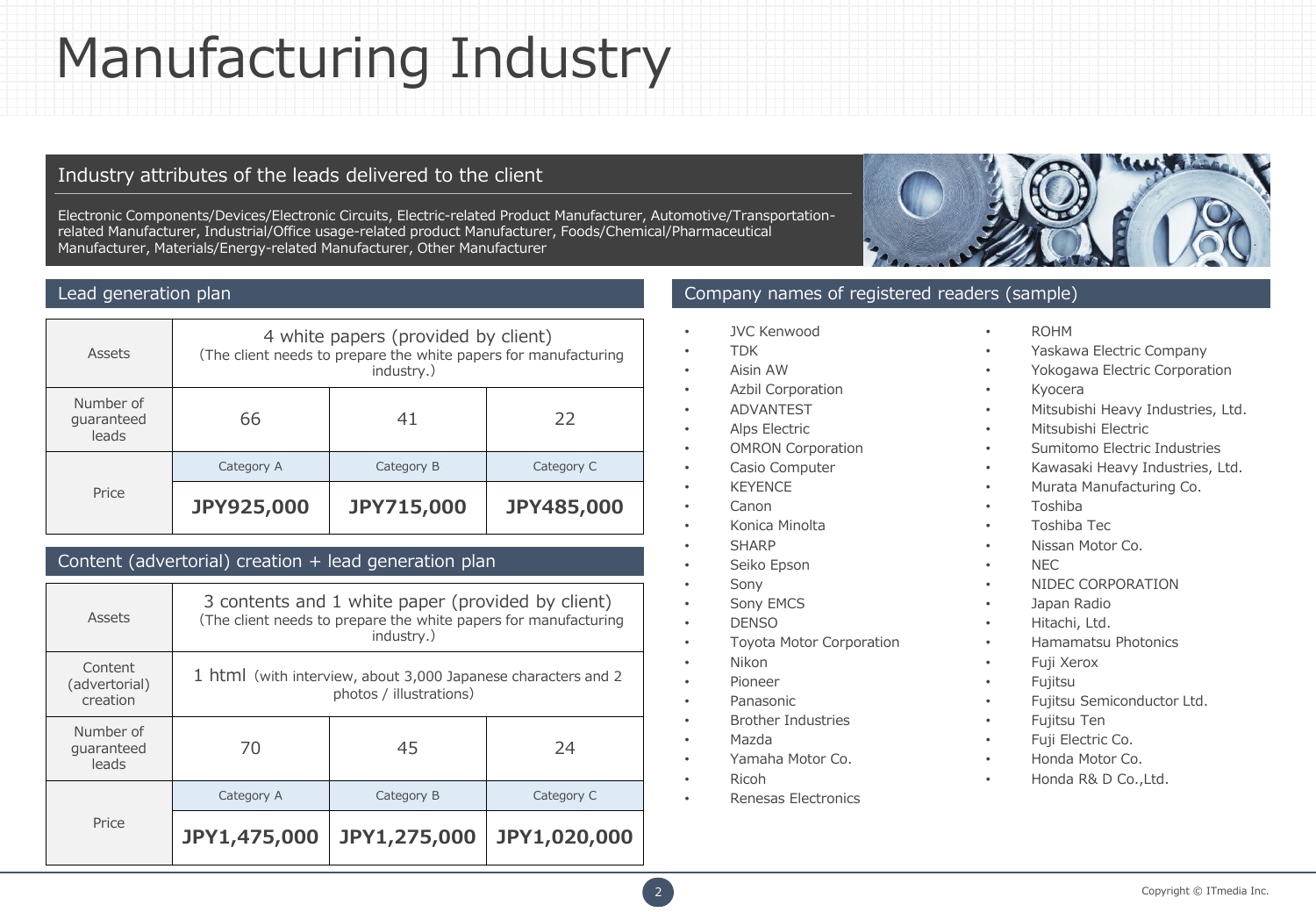# Distribution / Retail / Services

#### Industry attributes of the leads delivered to the client

Trading Companies, Other Whole seller/Reseller, Hotel/Food Services, Daily life-related Services/Entertainment, Special Technical Services, Other Services



| Assets                           | 4 white papers (provided by client)<br>(The client needs to prepare the white papers for distribution /<br>retails / services.) |                   |            |  |  |
|----------------------------------|---------------------------------------------------------------------------------------------------------------------------------|-------------------|------------|--|--|
| Number of<br>guaranteed<br>leads | 60                                                                                                                              | 20                |            |  |  |
|                                  | Category A                                                                                                                      | Category B        | Category C |  |  |
| Price                            | <b>JPY850,000</b>                                                                                                               | <b>JPY670,000</b> | JPY450,000 |  |  |

Assets 3 contents and 1 white paper (provided by client) (The client needs to prepare the white papers for distribution / retail / services.) **Content** (advertorial) creation 1 html(with interview, about 3,000 Japanese characters and 2 photos / illustrations) Number of guaranteed leads 66 41 22 Price Category A Category B Category C **JPY1,425,000 JPY1,215,000 JPY985,000** Content (advertorial) creation + lead generation plan

#### Lead generation plan Company names of registered readers (sample)

- QVC Japan, Inc.
- VSN
- ASKUL Corporation
- Amazon Japan
- Aeon Co., LTD.
- Aeon Retail Co., LTD.
- H.I.S. Co., Ltd.
- EDION Corporation
- Oisix ra daichi Inc.
- OAK LAWN MARKETING, INC.
- AUTOBACS SEVEN Co., Ltd.
- Culture Convenience Club Co.,Ltd.
- Canon System & Support Inc.
- Canon Marketing Japan Inc.
- GEO HOLDINGS CORPORATION
- KONICA MINOLTA JAPAN, INC.
- Golf Digest Online Inc.
- Jupiter Shop Channel Co., Ltd.
- Starbucks Coffee Japan, Ltd.
- Dinos Cecile Co., Ltd.
- Seven & i Holdings Co., Ltd.
- Seven-Eleven Japan Co., Ltd.
- Sony Marketing Inc.
- Tower Records Japan Inc.
- Deloitte Tohmatsu Consulting LLC
- TRIAL Company Inc.
	- Nissen Holdings Co., Ltd.
- BicCamera Inc.
- **FFI ISSIMO CORPORATION**
- Belluna Co., Ltd.
- YAMADA-DENKI Co.,Ltd.
- RICOH JAPAN Corp.
- Rivercrane Corporation
- Lawson, Inc.
- ITOCHU Corporation.
- Rakuten, Inc.
- Mitsui & Co., Ltd.
- Mitsubishi Corporation
- Mitsubishi Shokuhin Co., Ltd.
- SUMITOMO CORPORATION
- Ernst & Young ShinNihon LLC
- CO-OPDELI CONSUMERS' CO-OPERATIVE UNION
- SENSHUKAI CO., LTD.
- UCHIDA YOKO CO., LTD.
- HIBIYA-KADAN FLORAL CO., LTD.
- NIPPON ACCESS,INC.
- NIPPON SHUPPAN HANBAI INC.
- KPMG AZSA II C

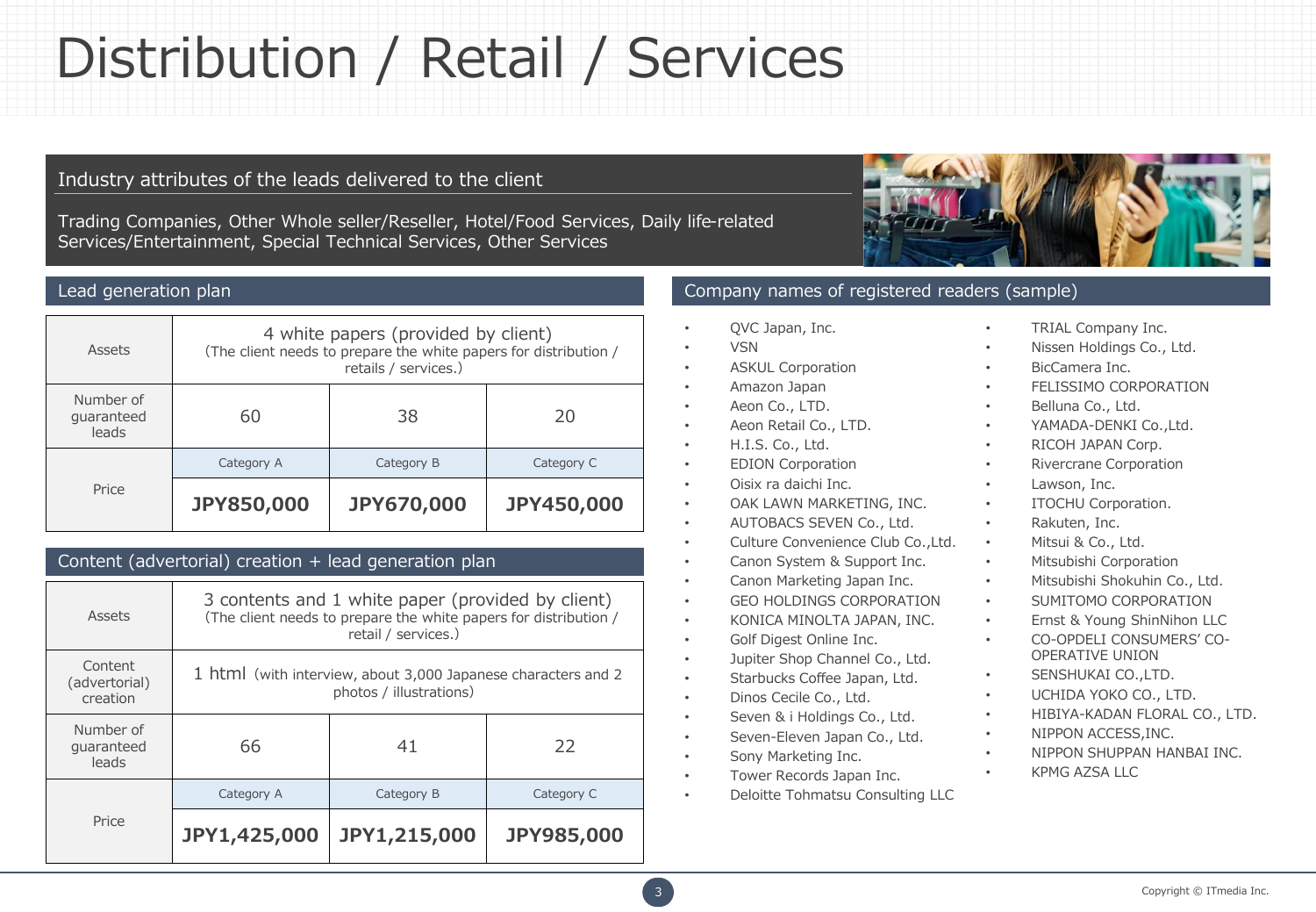## System Integrators / Resellers

### Industry attributes of the leads delivered to the client

System Integrators / Computer (hardware manufacturer) / Resellers

| Assets                           | 4 white papers (provided by client)<br>(The client needs to prepare the white papers for system<br>integrators / resellers) |                   |                   |  |
|----------------------------------|-----------------------------------------------------------------------------------------------------------------------------|-------------------|-------------------|--|
| Number of<br>quaranteed<br>leads | 108                                                                                                                         | 37                |                   |  |
|                                  | Category A                                                                                                                  | Category B        | Category C        |  |
| Price                            | JPY1,180,000                                                                                                                | <b>JPY950,000</b> | <b>JPY655,000</b> |  |

#### Content (advertorial) creation + lead generation plan

| Assets                               | 3 contents and 1 white paper (provided by client)<br>(The client needs to prepare the white papers for system<br>integrators / resellers) |              |              |  |  |  |
|--------------------------------------|-------------------------------------------------------------------------------------------------------------------------------------------|--------------|--------------|--|--|--|
| Content<br>(advertorial)<br>creation | 1 html (with interview, about 3,000 Japanese characters and 2<br>photos / illustrations)                                                  |              |              |  |  |  |
| Number of<br>quaranteed<br>leads     | 116                                                                                                                                       | 72           | 40           |  |  |  |
|                                      | Category A                                                                                                                                | Category B   | Category C   |  |  |  |
| Price                                | JPY1,760,000                                                                                                                              | JPY1,500,000 | JPY1,200,000 |  |  |  |

#### Lead generation plan Company names of registered readers (sample)

- DTS
- JSOL
- NEC solution innovator
- NEC Nexa Solutions, Inc.
- NEC Nets SI
- SCSK
- TIS
- Accenture
- Assist
- Intec
- Exa
- NTT Comware
- NTT Software
- NTT DATA
- OGIS-RI Co.,Ltd.
- Canon IT Solutions Inc.
- SoftBank Technology, Inc.
- Net One Systems
- Mizuho Information & Research Institute, Inc.
- Uniadex
- Ricoh Japan
- Itochu Techno-Solutions, Inc.
- KYOCERA Communication SystemKanematsu Electronics Inc.
- Mitsui Information Systems, Inc. Mitsubishi Electric Information

#### Systems

- Nippon Steel & Sumitomo Metal Solutions
- OTSUKA CORPORATION
- Dentsu International Information Services, Inc.
- Toshiba Solutions
- Nissho Electronics Corporation
- IBM Japan
- Tata Consultancy Services Japan Ltd.
- Japan Business Systems
- Nihon Unisys, Ltd.
- Nippon Office Equipment
- $NI+C$
- NEC
- Hitachi Systems, Ltd.
- Hitachi Solutions, Ltd.
- Hitachi Information Systems, Ltd.
- Hitachi, Ltd.
- **FUJISOFT**
- **Fujitsu**
- FUJITSU FSAS INC.
- Fujitsu Systems East
- Fujitsu Marketing
	- Nomura Research Institute



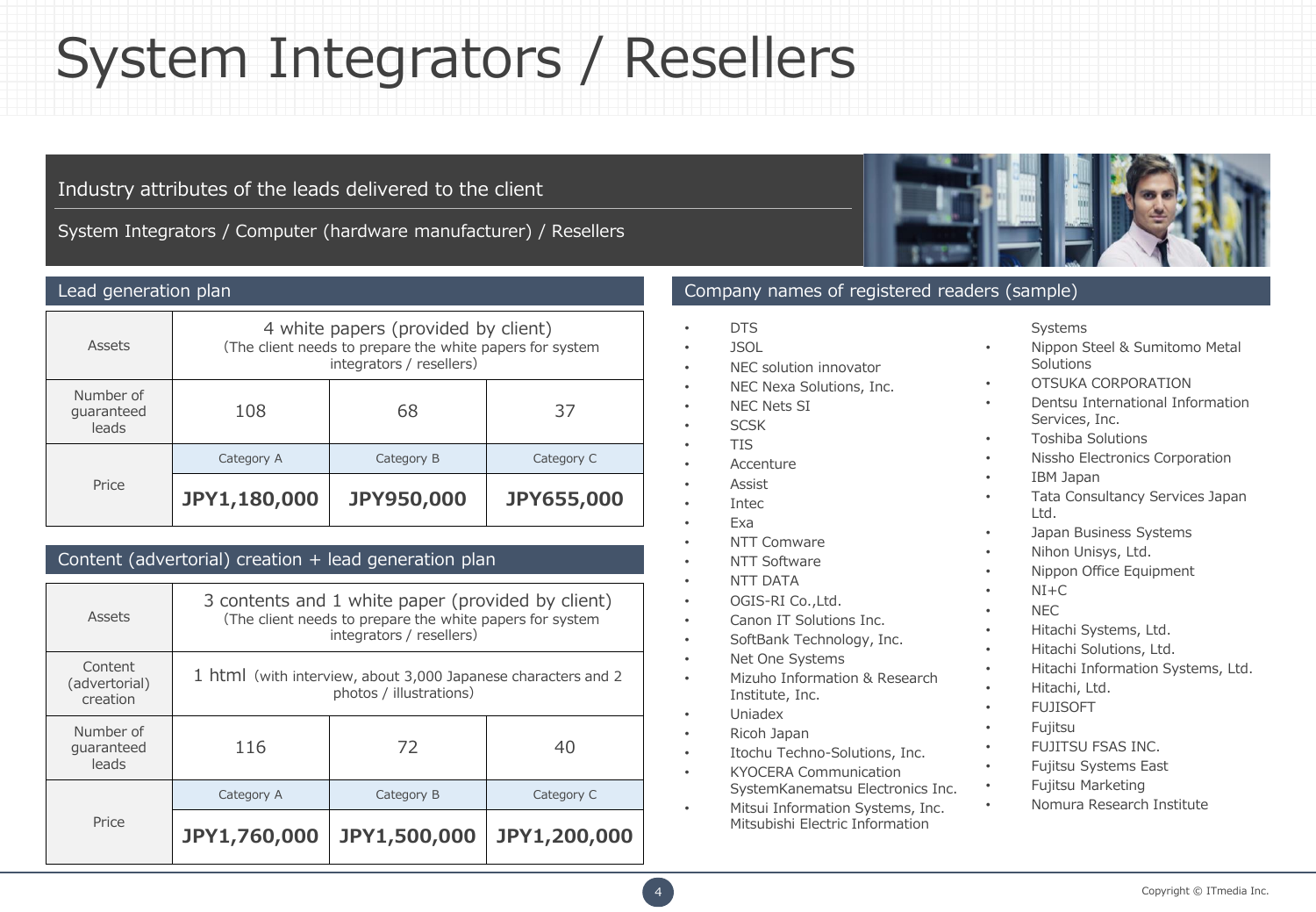## About the Use of the Service

- **In order to use "LeadGen. Segment Industry-Specific Packages", the client needs to prepare contents (case studies, reports, etc.) for a specific industry.**
- **We, ITmedia, can also customize the package to suit the client's budget. Please feel free to contact our sales representative.**

#### **LeadGen. Segment Frequently Asked Questions**

- **Are leads for which incorrect information such as client company leads or non business leads has been registered for billing?**
	- We exclude client and co-advertising companies leads.
	- We also exclude leads who match to the following industries, job functions, and titles; <Industry> Freelance Profession, Housewife, Househusband, Student, Unemployed <Job Function> Housewife, Househusband, Student, Unemployed <Title> Contracted/commissioned/dispatched, Part timer, Unemployed, Others
	- We is excluding the apparently wrong leads from guaranteed leads count, however, we deliver some added leads for just in case that it impossible to distinguish improper leads.

#### • **How does ITmedia count the number of generated leads in case of publishing multiple assets, multiple media?**

- We provide the number of unique leads in the campaign wide.
- **Can I specify non-listed attributes or conditions? Can I change attributes or conditions after starting campaign?**
	- It depends on case by case. Please ask your sales rep. (Partially, we cannot deliver leads in real time.)
	- It is impossible to change any conditions after started campaign. Please be aware of this limitation in advance.

#### • **How long does it take to start campaign?**

- Usually campaign will start in about two weeks after all assets and hearing sheets are submitted. (In case of production required like advertorial articles, it needs about 20 business days.)
- We will propose detail schedule when publishing preparation is started. Please let us know if any request.
- It may need time than usual to publish assets during long term holiday seasons. (Golden week holiday, Summer holiday, New year holiday, etc.)

#### • **Can I specify time and date of targeting email or email magazine?**

– Please leave it to us for lead generation guidance.

#### • **How many assets can I publish in one campaign?**

– We will propose required number of assets in order to reach guarantee leads. We may not accept more than the number of required assets. Please aware of that in advance.

#### • **Can I exchange assets?**

– We will charge 50,000 Yen in case of exchanging published contents after completion copywriting.

#### • **Can I publish any kind of assets?**

– We may or may not accept flyer or brochure kind of assets. Please ask your sales rep for more detail.

#### • **When my campaign could not reach guaranteed leads in the campaign period, what is happened?**

– In order to complete in the pre-agreed period, campaign management team is trucking the progress after starting campaign. Just in case that it is impossible to complete campaign in the period, we will consult you in advance and offer you to choose one from "period extension" or "carry over unachieved leads to next campaign".

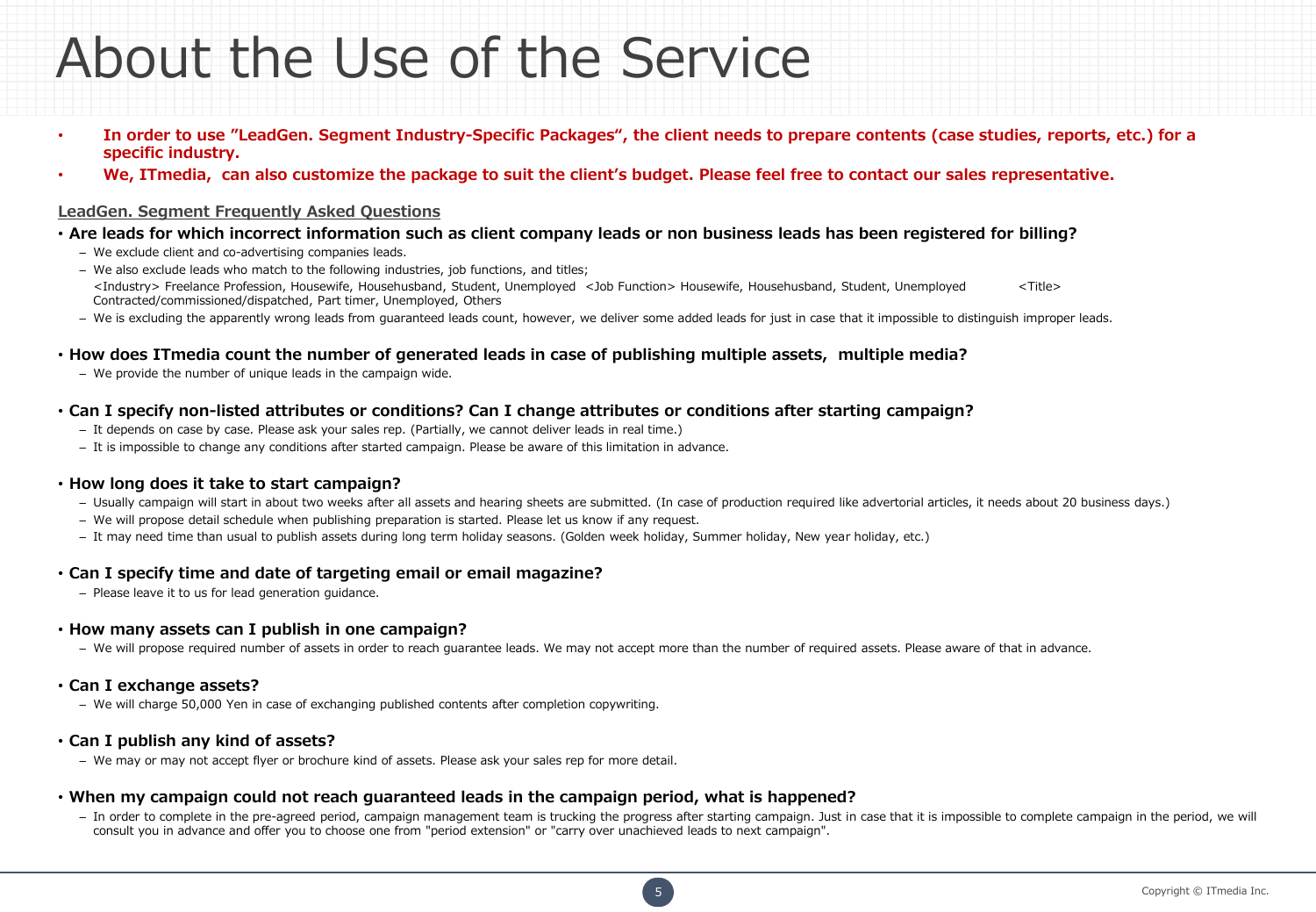# Category and Product Genre

|                      | Cloud Computing                             |                             | Mobile Security                        |                                                   | Groupware                            |  |                                     | BPM / BAM                                       |
|----------------------|---------------------------------------------|-----------------------------|----------------------------------------|---------------------------------------------------|--------------------------------------|--|-------------------------------------|-------------------------------------------------|
| A Cloud              | IaaS / PaaS / BaaS                          |                             | Information leakage measures           |                                                   | Knowledge management                 |  | Improvement of<br>business process  | IT Management / IT St                           |
|                      | Smartphones / tablets                       |                             | Encryption                             |                                                   | Workflow                             |  |                                     | Outsourcing                                     |
|                      | PDA / mobile terminal / cell phones         |                             | Endpoint security                      | Information sharing EIP<br>$\overline{B}$<br>tool |                                      |  | Customer                            | CTI / Help desk                                 |
|                      | Desktop PC                                  | <b>B</b> Endpoint security  | Spyware protection                     |                                                   | Enterprise search                    |  | B management and                    | CRM                                             |
| A Mobile/PC          | Laptop                                      |                             | Spam protection                        |                                                   | Content / Document management        |  | sales support<br>C Marketing        | <b>SFA</b>                                      |
|                      | Thin client                                 |                             | Anti-phishing                          |                                                   | Office software                      |  |                                     | E-commerce                                      |
|                      | POS terminal                                |                             | Targeted attack                        |                                                   | <b>DBMS</b>                          |  |                                     | Marketing / Sales                               |
|                      | Server virtualization                       |                             | Firewall                               |                                                   | Database access                      |  |                                     | Website construction /                          |
|                      | Desktop Virtualization / VDI / DaaS         |                             | <b>UTM</b>                             |                                                   | BI / BA / OLAP                       |  |                                     | Web access analysis                             |
|                      | Application virtualization                  |                             | IDS / IPS                              | <b>B</b> Data Analysis                            | Data warehouse                       |  |                                     | Client terminal manage                          |
| A Virtualization     | Virtual environmental management            | <b>B</b> Network Security   | DoS attacks countermeasures            |                                                   | Data mining / statistical analysis   |  |                                     | <b>Integrated Operations</b>                    |
|                      | PC virtualization                           |                             | Quarantine network                     |                                                   | <b>Big Data</b>                      |  |                                     | IT asset management                             |
|                      | Storage Virtualization / SDS                |                             | Cloud security                         |                                                   | Remote Access                        |  | Operation<br>management             | Performance Managem                             |
|                      | SDN / networking virtualization / SD-WAN    |                             | Authentication server                  |                                                   | Network management                   |  |                                     | Identity management                             |
| A AI                 | AI / machine learning / deep learning       |                             | Access control                         |                                                   | Bandwidth management                 |  |                                     | <b>OS</b>                                       |
| A RPA                | <b>RPA</b>                                  |                             | One-time password                      |                                                   | Router                               |  |                                     | Directory service                               |
| A Wireless LAN       | Wireless LAN / WAN / Wi-Fi                  | <b>B</b> Authentication     | Single sign-on                         | Network /<br><b>B</b> communications              | Switch                               |  |                                     | ERP                                             |
|                      | IA server / PC server                       |                             | Electronic signature / watermark / PKI | service                                           | Bandwidth controller                 |  |                                     | Inventory control                               |
| <b>B</b> Server      | UNIX servers                                |                             | Biometric identification               |                                                   | Load Balancer / ADC / Load Balancing |  |                                     | SCM                                             |
|                      | Office computer / mainframe                 |                             | Authentication device                  |                                                   | WAN / Web acceleration               |  | C Backbone systems Sales management |                                                 |
|                      | Disk Storage                                |                             | MDM / EMM                              |                                                   | VPN                                  |  |                                     | EDI / Distribution BMS                          |
|                      | SSD / Semiconductor storage / Flash Storage |                             | Log Management                         |                                                   | Wide area Ethernet                   |  |                                     | HR Tech / Human reso                            |
|                      | SAN                                         |                             | Trail Management                       | <b>B</b> IoT                                      | M2M / IoT / RFID (IC-tag)            |  |                                     | Financial accounting                            |
| <b>B</b> Storage     | <b>NAS</b>                                  | <b>B</b> Security operation | Vulnerability countermeasures          |                                                   | Project management tool              |  |                                     | Electronic medical reco                         |
|                      | Optical disk device                         |                             | Database Security                      |                                                   | Development support services         |  |                                     | Receipt computer                                |
|                      | Tape device                                 |                             | Physical Security                      |                                                   | Analysis / design tool               |  |                                     | Ordering system                                 |
|                      | Cloud Storage                               |                             | Security Standards / Policies          |                                                   | Development tools                    |  |                                     | Medical imaging filing                          |
| <b>B</b> HCI         | Hyper-Converged Infrastructure (HCI)        |                             | Risk Management                        |                                                   | Test / Debugging / Tuning Tool       |  | C Healthcare IT                     | Medical cloud service                           |
|                      | Power Supply / Air Conditioning / Rack      |                             | Unified communication                  |                                                   | Screen design / form design tool     |  |                                     | Regional medical collal                         |
| <b>B</b> Data center | Hosting services                            |                             | VoIP gateway                           | <b>B</b> Development                              | Rich client                          |  |                                     | Medical treatment rese                          |
|                      | Data center                                 |                             | IP phone / IP-PBX                      |                                                   | Web server / application server      |  |                                     | Hospital management                             |
|                      | HPC / grid computing                        | <b>B</b> Communication tool | TV / Video conferencing                |                                                   | Web Service                          |  |                                     | Care / welfare-related                          |
|                      | Backup device                               |                             | Web conferencing                       |                                                   | Library / Component                  |  |                                     | School affaires process                         |
| <b>B</b> Backup      | Backup software                             |                             | e-mail                                 |                                                   | EAI / ETL                            |  |                                     | ICT learning support so                         |
|                      | Disaster recovery                           |                             | Instant Messaging / Chat               |                                                   | Mobile development                   |  | C Education IT                      | Learning / education s                          |
|                      | Mistreading of Disolo                       |                             |                                        |                                                   | Dou One                              |  |                                     | Close of<br>conservation from seals a conserva- |

|  |                             | Mobile Security                        |
|--|-----------------------------|----------------------------------------|
|  |                             | Information leakage measures           |
|  |                             | Encryption                             |
|  | <b>B</b> Endpoint security  | Endpoint security                      |
|  |                             | Spyware protection                     |
|  |                             | Spam protection                        |
|  |                             | Anti-phishing                          |
|  |                             | Targeted attack                        |
|  |                             | Firewall                               |
|  |                             | <b>UTM</b>                             |
|  |                             | IDS / IPS                              |
|  | <b>B</b> Network Security   | DoS attacks countermeasures            |
|  |                             | Quarantine network                     |
|  |                             | Cloud security                         |
|  |                             | Authentication server                  |
|  |                             | Access control                         |
|  |                             | One-time password                      |
|  | <b>B</b> Authentication     | Single sign-on                         |
|  |                             | Electronic signature / watermark / PKI |
|  |                             | Biometric identification               |
|  |                             | Authentication device                  |
|  |                             | MDM / EMM                              |
|  |                             | Log Management                         |
|  |                             | Trail Management                       |
|  | <b>B</b> Security operation | Vulnerability countermeasures          |
|  |                             | Database Security                      |
|  |                             | Physical Security                      |
|  |                             | Security Standards / Policies          |
|  |                             | Risk Management                        |
|  |                             | Unified communication                  |
|  |                             | VoIP gateway                           |
|  |                             | IP phone / IP-PBX                      |
|  |                             | TV / Video conferencing                |
|  | B Communication tool        | Web conferencing                       |
|  |                             | e-mail                                 |
|  |                             | Instant Messaging / Chat               |
|  |                             | Corporate social network               |
|  |                             |                                        |

| Cloud Computing                             |                             | Mobile Security                        |  |                                    | Groupware                            |                                    |                                       | BPM / BAM                                        |
|---------------------------------------------|-----------------------------|----------------------------------------|--|------------------------------------|--------------------------------------|------------------------------------|---------------------------------------|--------------------------------------------------|
| IaaS / PaaS / BaaS                          |                             | Information leakage measures           |  | Knowledge management               | B                                    | Improvement of<br>business process | IT Management / IT Strategy Solutions |                                                  |
| Smartphones / tablets                       |                             | Encryption                             |  |                                    | Workflow                             |                                    |                                       | Outsourcing                                      |
| PDA / mobile terminal / cell phones         |                             | Endpoint security                      |  | B Information sharing<br>tool      | <b>FTP</b>                           |                                    | Customer<br>B management and          | CTI / Help desk                                  |
| Desktop PC                                  | <b>B</b> Endpoint security  | Spyware protection                     |  |                                    | Enterprise search                    |                                    |                                       | CRM                                              |
| Laptop                                      |                             | Spam protection                        |  |                                    | Content / Document management        |                                    | sales support                         | SFA                                              |
| Thin client                                 |                             | Anti-phishing                          |  |                                    | Office software                      |                                    |                                       | E-commerce                                       |
| POS terminal                                |                             | Targeted attack                        |  |                                    | <b>DBMS</b>                          |                                    | C Marketing                           | Marketing / Sales                                |
| Server virtualization                       |                             | Firewall                               |  | Database access                    |                                      |                                    | Website construction / CMS            |                                                  |
| Desktop Virtualization / VDI / DaaS         |                             | <b>UTM</b>                             |  |                                    | BI / BA / OLAP                       |                                    |                                       | Web access analysis                              |
| Application virtualization                  |                             | IDS / IPS                              |  | <b>B</b> Data Analysis             | Data warehouse                       |                                    |                                       | Client terminal management                       |
| Virtual environmental management            | <b>B</b> Network Security   | DoS attacks countermeasures            |  |                                    | Data mining / statistical analysis   |                                    |                                       | <b>Integrated Operations Management</b>          |
| PC virtualization                           |                             | Quarantine network                     |  |                                    | <b>Big Data</b>                      |                                    |                                       | IT asset management                              |
| Storage Virtualization / SDS                |                             | Cloud security                         |  |                                    | Remote Access                        |                                    | Operation<br>management               | Performance Management                           |
| SDN / networking virtualization / SD-WAN    |                             | Authentication server                  |  |                                    | Network management                   |                                    |                                       | Identity management                              |
| AI / machine learning / deep learning       |                             | Access control                         |  |                                    | Bandwidth management<br>Router       |                                    |                                       | OS                                               |
| <b>RPA</b>                                  |                             | One-time password                      |  |                                    |                                      |                                    |                                       | Directory service                                |
| Wireless LAN / WAN / Wi-Fi                  | <b>B</b> Authentication     | Single sign-on                         |  | Network /                          | Switch                               |                                    | C Backbone systems                    | ERP                                              |
| IA server / PC server                       |                             | Electronic signature / watermark / PKI |  | <b>B</b> communications<br>service | Bandwidth controller                 |                                    |                                       | Inventory control                                |
| <b>UNIX servers</b>                         |                             | Biometric identification               |  |                                    | Load Balancer / ADC / Load Balancing |                                    |                                       | SCM                                              |
| Office computer / mainframe                 |                             | Authentication device                  |  |                                    | WAN / Web acceleration               |                                    |                                       | Sales management                                 |
| Disk Storage                                |                             | MDM / EMM                              |  |                                    | <b>VPN</b>                           |                                    |                                       | EDI / Distribution BMS                           |
| SSD / Semiconductor storage / Flash Storage |                             | Log Management                         |  |                                    | Wide area Ethernet                   |                                    |                                       | HR Tech / Human resources / Salary               |
| SAN                                         |                             | <b>Trail Management</b>                |  | B IoT                              | M2M / IoT / RFID (IC-tag)            |                                    |                                       | Financial accounting                             |
| <b>NAS</b>                                  |                             | Vulnerability countermeasures          |  |                                    | Project management tool              |                                    |                                       | Electronic medical records                       |
| Optical disk device                         | <b>B</b> Security operation | Database Security                      |  |                                    | Development support services         |                                    |                                       | Receipt computer                                 |
| Tape device                                 |                             | Physical Security                      |  |                                    | Analysis / design tool               |                                    |                                       | Ordering system                                  |
| Cloud Storage                               |                             | Security Standards / Policies          |  |                                    | Development tools                    |                                    |                                       | Medical imaging filing system                    |
| Hyper-Converged Infrastructure (HCI)        |                             | Risk Management                        |  |                                    | Test / Debugging / Tuning Tool       |                                    | C Healthcare IT                       | Medical cloud service                            |
| Power Supply / Air Conditioning / Rack      |                             | Unified communication                  |  |                                    | Screen design / form design tool     |                                    |                                       | Regional medical collaboration system            |
| Hosting services                            |                             | VoIP gateway                           |  | <b>B</b> Development               | Rich client                          |                                    |                                       | Medical treatment reservation system             |
| Data center                                 |                             | IP phone / IP-PBX                      |  |                                    | Web server / application server      |                                    |                                       | Hospital management system                       |
| HPC / grid computing                        |                             | TV / Video conferencing                |  |                                    | Web Service                          |                                    |                                       | Care / welfare-related systems                   |
| Backup device                               | <b>B</b> Communication too  | Web conferencing                       |  |                                    | Library / Component                  |                                    |                                       | School affaires processing software / service    |
| Backup software                             |                             | e-mail                                 |  |                                    | EAI / ETL                            |                                    |                                       | ICT learning support software / services         |
| Disaster recovery                           |                             | Instant Messaging / Chat               |  |                                    | Mobile development                   |                                    | C Education IT                        | Learning / education support software / services |
| Virtualized Backup                          |                             | Corporate social network               |  |                                    | DevOps                               |                                    |                                       | Class support hardware                           |

|    |                                    | BPM / BAM                                        |
|----|------------------------------------|--------------------------------------------------|
| B. | Improvement of<br>business process | IT Management / IT Strategy Solutions            |
|    |                                    | Outsourcing                                      |
|    | Customer                           | CTI / Help desk                                  |
|    | B management and                   | <b>CRM</b>                                       |
|    | sales support                      | <b>SFA</b>                                       |
|    |                                    | E-commerce                                       |
|    |                                    | Marketing / Sales                                |
|    | C Marketing                        | Website construction / CMS                       |
|    |                                    | Web access analysis                              |
|    |                                    | Client terminal management                       |
|    |                                    | <b>Integrated Operations Management</b>          |
|    |                                    | IT asset management                              |
| c  | Operation<br>management            | Performance Management                           |
|    |                                    | Identity management                              |
|    |                                    | <b>OS</b>                                        |
|    |                                    | Directory service                                |
|    |                                    | ERP                                              |
|    |                                    | Inventory control                                |
|    |                                    | <b>SCM</b>                                       |
|    | C Backbone systems                 | Sales management                                 |
|    |                                    | EDI / Distribution BMS                           |
|    |                                    | HR Tech / Human resources / Salary               |
|    |                                    | Financial accounting                             |
|    |                                    | Electronic medical records                       |
|    |                                    | Receipt computer                                 |
|    |                                    | Ordering system                                  |
|    |                                    | Medical imaging filing system                    |
|    | C Healthcare IT                    | Medical cloud service                            |
|    |                                    | Regional medical collaboration system            |
|    |                                    | Medical treatment reservation system             |
|    |                                    | Hospital management system                       |
|    |                                    | Care / welfare-related systems                   |
|    |                                    | School affaires processing software / service    |
|    |                                    | ICT learning support software / services         |
|    | C Education IT                     | Learning / education support software / services |
|    |                                    | Class support hardware                           |
|    |                                    |                                                  |

\* Product category and category linking will be reviewed once a year. School infrastructure construction support product category in support product category in support product category in this reviewed once a year.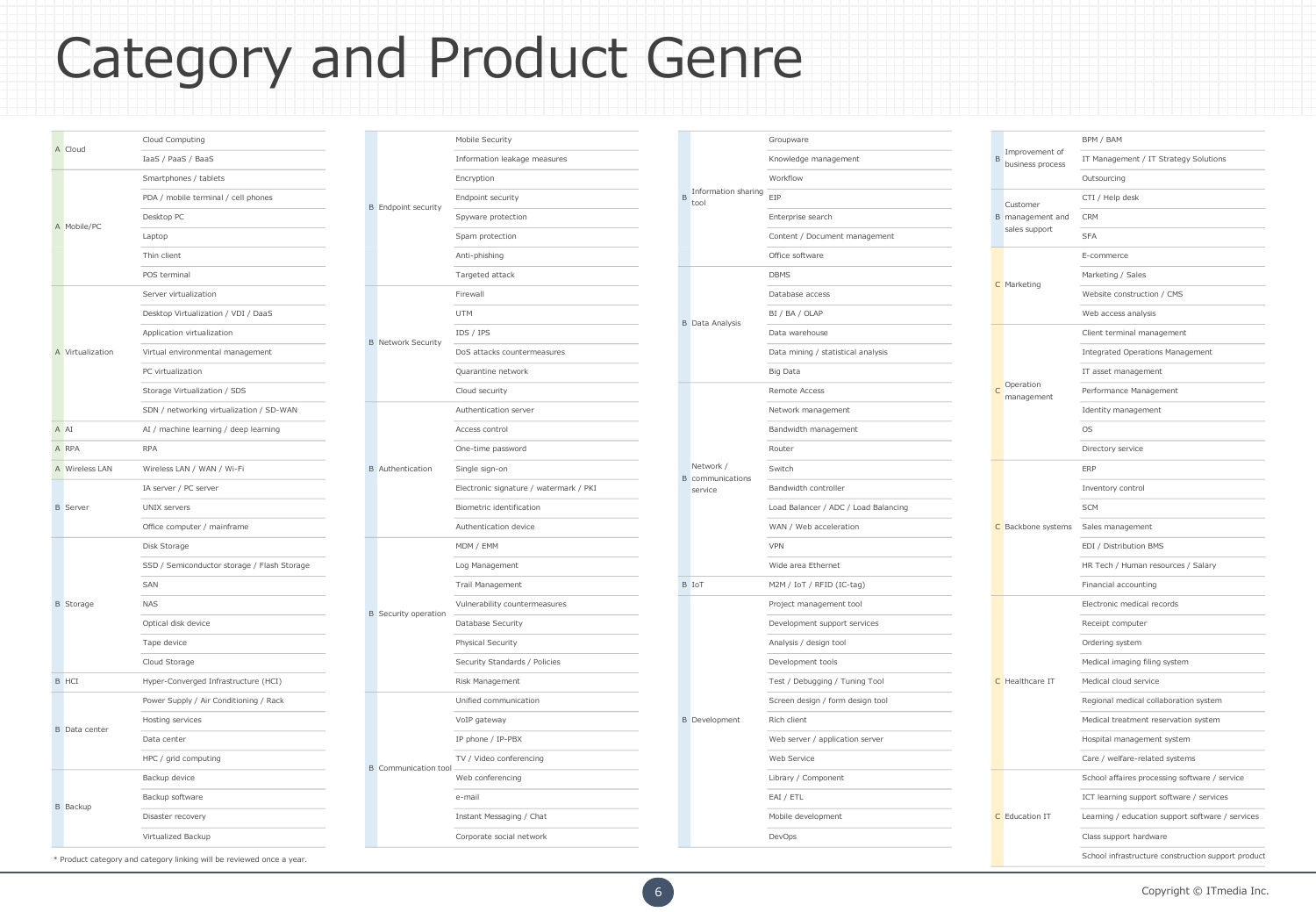# Option: Telemarketing

### Primary follow-up for generated leads on behalf of the client

This is an optional plan of telemarketing for generated leads. We, ITmedia, will screen the leads with follow-up calls after their acquisition, as well as conduct additional interviews so that you, the client, can pass the leads to the sales department immediately.

#### Telemarketing Implementation Flow

### **Generating leads via various media of ITmedia**

**For this telemarketing service, the call will be limited to the leads acquired in each media of ITmedia.**

### **Sequential follow-up calls to generated leads.**

**Follow-up calls are conducted by professional operators with extensive experience in the IT industry. They will have interview for getting additional information that cannot be obtained via questionnaire when downloading contents.**

### **Providing the information obtained from the follow-up call to the client**

**We will provide the information obtained from the call to you once a week. We will also contact you on a case-bycase basis if the leads wish to make an appointment via the call.**

Price

### JPY1,500/call

Remarks about call scripts and call targets

- ・One call script for one campaign.
- ・If you, the client, want to request multiple call scripts for specific targets, it will cost additional JPY 50,000 per script.
- ・You can select targets of the call, but changes of the selection criteria after the campaign start are not accepted.
- ・Even if the selection of targets based on your criteria results in fewer calls than the number of your requests, we will charge you the full amount.
- ・If you have companies which you want to exclude from call targets, we recommend that you specify and exclude them when generating leads.

#### Note

- ・We will accept orders with more than 50 calls.
- ・We won't provide Telemarketing Service only. (Always package with our lead generation campaign.)
- ・The client needs to provide information related to Telemarketing to us 7 days before starting to collect leads.
- ・We will make a call with client's company name.
- ・Up to 3 calls will be conducted when the interviewee is absent.
- ・Please understand that there are some questions that we can't ask depending on the customers.



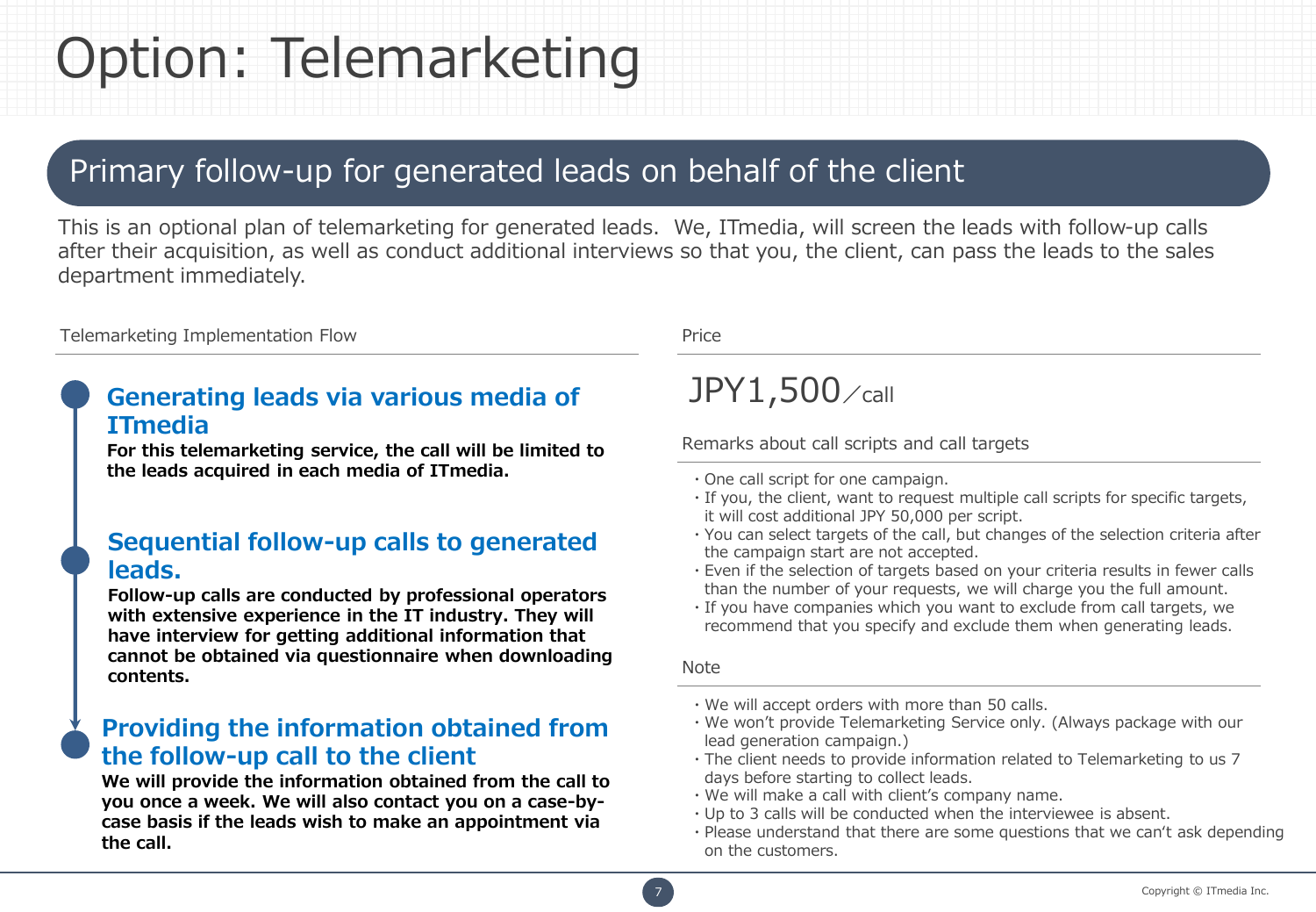## Cancellation Provisions

If you want to cancel the purchase order for the client's convenience after receiving the purchase order for the advertised product, you will be charged a cancellation fee at the following rate.

| Product                                              |                                    |                                    | Cancellation charge                                                                                                                                                                                                                                                                                                                                                          | Major products (please contact us for products other<br>than those listed below)              |
|------------------------------------------------------|------------------------------------|------------------------------------|------------------------------------------------------------------------------------------------------------------------------------------------------------------------------------------------------------------------------------------------------------------------------------------------------------------------------------------------------------------------------|-----------------------------------------------------------------------------------------------|
| Display ads and e-mail ads                           |                                    |                                    | Up to the deadline for submission: 50%<br>After the deadline for submission: 100%                                                                                                                                                                                                                                                                                            | Various display advertisements and e-mail<br>advertisements                                   |
| Articles Planning Special (Tie-up story advertising) |                                    |                                    | Until first school submission: 50% of advertising charges (including production, posting,<br>and quide charges)<br>After first school submission: 100% of advertising fees (including production, posting,<br>and quide fees)                                                                                                                                                | Tie-up of warranty period<br>PV quaranteed tie-up                                             |
|                                                      | Guarantee                          | To acquire leads                   | Before the launch of the campaign: 50% of advertising charges (base charge + lead<br>charge)<br>After the launch of the campaign: $100\%$ of the advertising fee (base fee + lead fee)                                                                                                                                                                                       | LeadGen. Basic / Segment                                                                      |
|                                                      | d number<br>of cases               | Production options                 | Until first school submission: 50% of advertising charges (production charges)<br>After first school submission: 100% of advertising fees (production fees)                                                                                                                                                                                                                  | LG. Segment Optional Editing Tie-up Production<br>LG. Segment Optional White Paper Production |
| Reed Gen                                             |                                    | Other options                      | Before the campaign begins: 50% of advertising (optional) charges<br>After the campaign begins: 100% of advertising (optional) charges                                                                                                                                                                                                                                       | LG. Segment Optional Questionnaire Customization<br>LG. Segment Optional Telemarketing        |
|                                                      | Period<br>Warranty<br>Type         | White paper                        | Before the launch of the campaign: 50% of advertising charges<br>After the campaign begins: 100% of advertising charges                                                                                                                                                                                                                                                      | TechFactory warranty type LG-service                                                          |
|                                                      |                                    | Tie-up                             | Before first school submission: 50% of advertising charges<br>After first school submission: 100% of advertising charges                                                                                                                                                                                                                                                     | TechFactory warranty type LG-service                                                          |
|                                                      | Long-term lead acquisition service |                                    | Up to half of the application fee: 50% of the advertising fee (lead fee)<br>After half-cost of application amount: None                                                                                                                                                                                                                                                      | LeadGen. Segment long-term use plan                                                           |
| Seminar                                              | Set seminar                        |                                    | Up to 41 days before the date: 50% of advertising charges<br>Within 40 days of the event: 100% of advertising charges                                                                                                                                                                                                                                                        | Seminar/VE sponsorship plan sponsored by ITMEDIA                                              |
|                                                      | Commissioned seminars              |                                    | Planning costs and operational costs<br>• Up to 41 days before the date: 50% of advertising charges<br>· Within 40 days of the event: 100% of advertising charges<br>In addition, actual costs shall be charged in accordance with the cancellation policy of<br>the outsourcee.<br>· Venue fee<br>· Our outsourcing fee<br>• Other costs incurred by customizing your offer | Commissioned seminars                                                                         |
|                                                      | ABM report                         |                                    | First offering: 50% of advertising charges<br>After first offering: 100% of advertising charges                                                                                                                                                                                                                                                                              | ABM report                                                                                    |
|                                                      |                                    | Custom article brochures, printing | Before first school submission: 50% of advertising charges<br>After first school submission: 100% of advertising charges                                                                                                                                                                                                                                                     | Custom article brochures<br>Printing                                                          |
| Other                                                | Video production                   |                                    | Up to 2 days before recording: 50% of advertising charges<br>From the day before recording: 100% of advertising charges                                                                                                                                                                                                                                                      | Video production                                                                              |
|                                                      | Custom Research                    |                                    | Before the start of response collection: 50% of advertising charges<br>After collection of responses started: 100% of advertising charges                                                                                                                                                                                                                                    | Custom Research                                                                               |